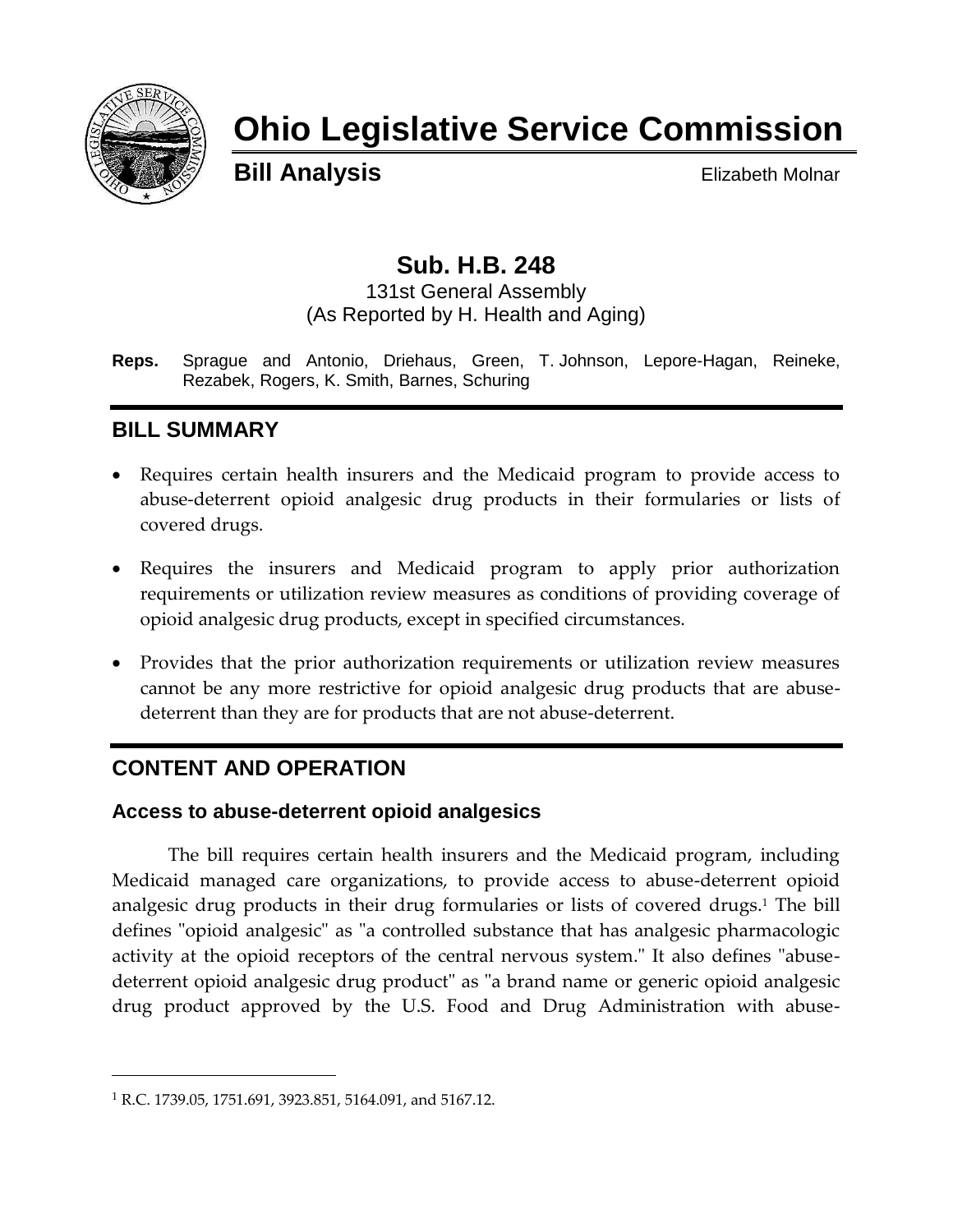deterrence labeling claims indicating its abuse-deterrent properties are expected to deter or reduce its abuse."

#### **Implementation of coverage**

The bill applies to all of the following types of health insurers:

(1) Health insuring corporations;

- (2) Sickness and accident insurers;
- (3) Multiple employer welfare arrangements;
- (4) Public employee benefit plans;

(5) The Medicaid program, including the Medicaid managed care organizations under contract with the Ohio Department of Medicaid to provide or arrange for the provision of health care services to Medicaid recipients.

In the case of these insurers, the bill governs policies, contracts, agreements, or plans issued, delivered, renewed, established, or modified in Ohio on or after January 1, 2017. Similarly, the bill applies to the Medicaid program and Medicaid managed care organizations on or after January 1, 2017.<sup>2</sup>

The bill does not apply to health insurance that is part of employee benefits offered by private employers that self-insure their benefit programs. These programs are generally precluded from state regulation by the federal Employee Retirement Income Security Act (ERISA) (see "**ERISA**," below).

# **Conditions on private insurers and public employee benefit plans**

Under the bill, an insurance policy, contract, agreement, or plan must provide access to abuse-deterrent opioid analgesic drug products in the drug formulary or other list of covered drugs if the policy, contract, agreement, or plan covers opioid analgesic drug products as part of providing prescription drug coverage.

# **Mandatory prior authorization or utilization review**

The bill requires that an insurer or the Medicaid program apply prior authorization requirements or utilization review measures as conditions of providing coverage of opioid analgesic drug products, including abuse-deterrent forms prescribed

 $\overline{a}$ 



<sup>2</sup> Section 3.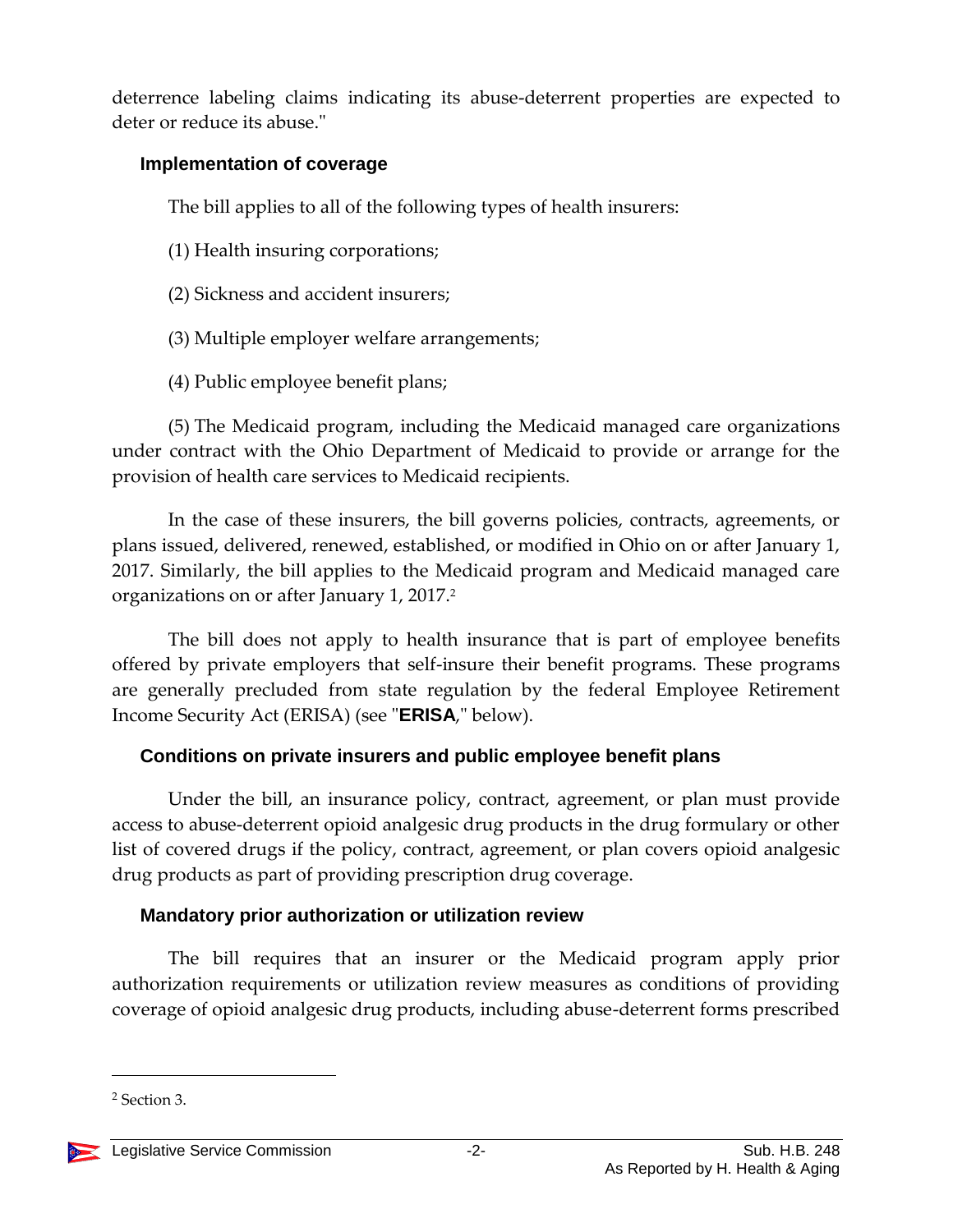for the treatment of chronic pain, except when the drug product is prescribed or personally furnished by a prescriber under any of the following circumstances:

(1) To a hospice patient in a hospice care program;

(2) To any other patient diagnosed with a terminal condition;

(3) To treat cancer or another condition associated with cancer.<sup>3</sup>

When implementing the required prior authorization or utilization review for opioid analgesic drug products, the insurer or Medicaid program must consider all of the following:<sup>4</sup>

(1) If the course of treatment with the drug continues for more than 90 days, the current law requirements regarding physician management of chronic pain;<sup>5</sup>

(2) If the morphine equivalent daily dose for the drug exceeds 80 milligrams, the current opioid prescribing guidelines established by the Governor's Cabinet Opiate Action Team (GCOAT);

(3) If the individual is being treated with a benzodiazepine at the same time the opioid analgesic drug product is prescribed, the current opioid prescribing guidelines established by GCOAT.

### **Abuse-deterrent formulations**

The bill provides that any prior authorization requirements or utilization review measures for opioid analgesic drug products, and any coverage denials made pursuant to those requirements or measures, cannot do either of the following:

(1) Be any more restrictive for abuse-deterrent opioid analgesic drug products than for opioid analgesic drug products that are not abuse-deterrent;

(2) Require treatment with an opioid analgesic drug product that is not abusedeterrent in order to access an abuse-deterrent formulation.<sup>6</sup>

 $\overline{a}$ 

 $3$  R.C. 1739.05(B), 1751.691(E)(1), 3923.851(E)(1), and 5164.091(E)(1).

 $4$  R.C. 1739.05, 1751.691(E)(2), 3923.851(E)(2), and 5164.091(E)(2).

<sup>5</sup> R.C. 4731.052, not in the bill.

 $6$  R.C. 1739.05(B), 1751.691(C), 3923.851(C), and 5164.091(C).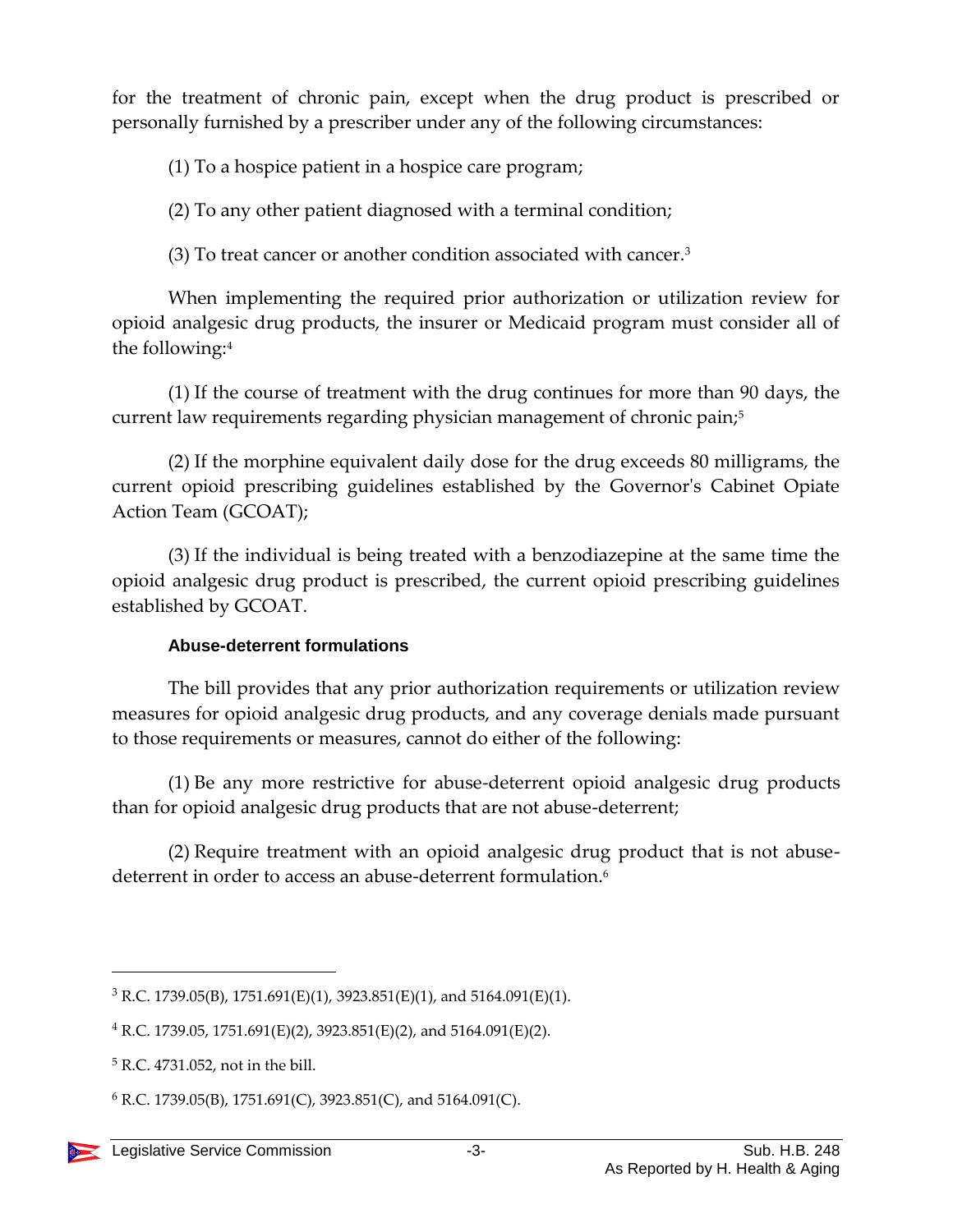The bill also specifies that its provisions cannot be construed to prevent an insurer or the Medicaid program from applying utilization review requirements to abuse-deterrent opioid analgesic drug products, including prior authorization or nonopioid analgesic drug step therapy, as long as the same requirements are applied to all opioid analgesic drug products.<sup>7</sup>

#### **Prescriber measures**

Under the bill, if an insurer or the Medicaid program measures the efficiency, quality of care, or clinical performance of a prescriber, including through the use of patient satisfaction surveys, the prescriber cannot be penalized, financially or otherwise, for either of the following actions:

- (1) Prescribing an abuse-deterrent opioid analgesic drug product;
- (2) Deciding not to prescribe an opioid analgesic drug product.

#### **Review of mandated benefits legislation**

The bill exempts its requirements regarding access to abuse-deterrent opioid analgesic drugs by health insurers from an existing law that could prevent the requirements from being applied until a review by the Superintendent of Insurance has been conducted with respect to mandated health benefits.<sup>8</sup> Under current law, legislation mandating health benefits cannot be applied to any health benefits arrangement after the legislation is enacted unless the Superintendent holds a public hearing and determines that it can be applied fully and equally in all respects to (1) employee benefits plans that are subject to ERISA and (2) employee benefit plans established or modified by the state or its political subdivisions.<sup>9</sup> Under the bill, access to abuse-deterrent opioid analgesics is applicable and the Superintendent's hearing and determinations are not required even if the bill's provisions are considered mandated benefits.

### **ERISA**

 $\overline{a}$ 

ERISA is a comprehensive federal statute governing the administration of employee benefit plans. ERISA generally precludes state regulation of benefits offered by private employers that self-insure their benefit programs. Larger employers frequently choose to establish their own health insurance plans for their employees in

<sup>7</sup> R.C. 1739.05(B), 1751.691(D), 3923.851(D), and 5164.091(D).

 $8$  R.C. 1739.05(B), 1751.691(B), and 3923.851(B).

 $<sup>9</sup>$  R.C. 3901.71, not in the bill.</sup>